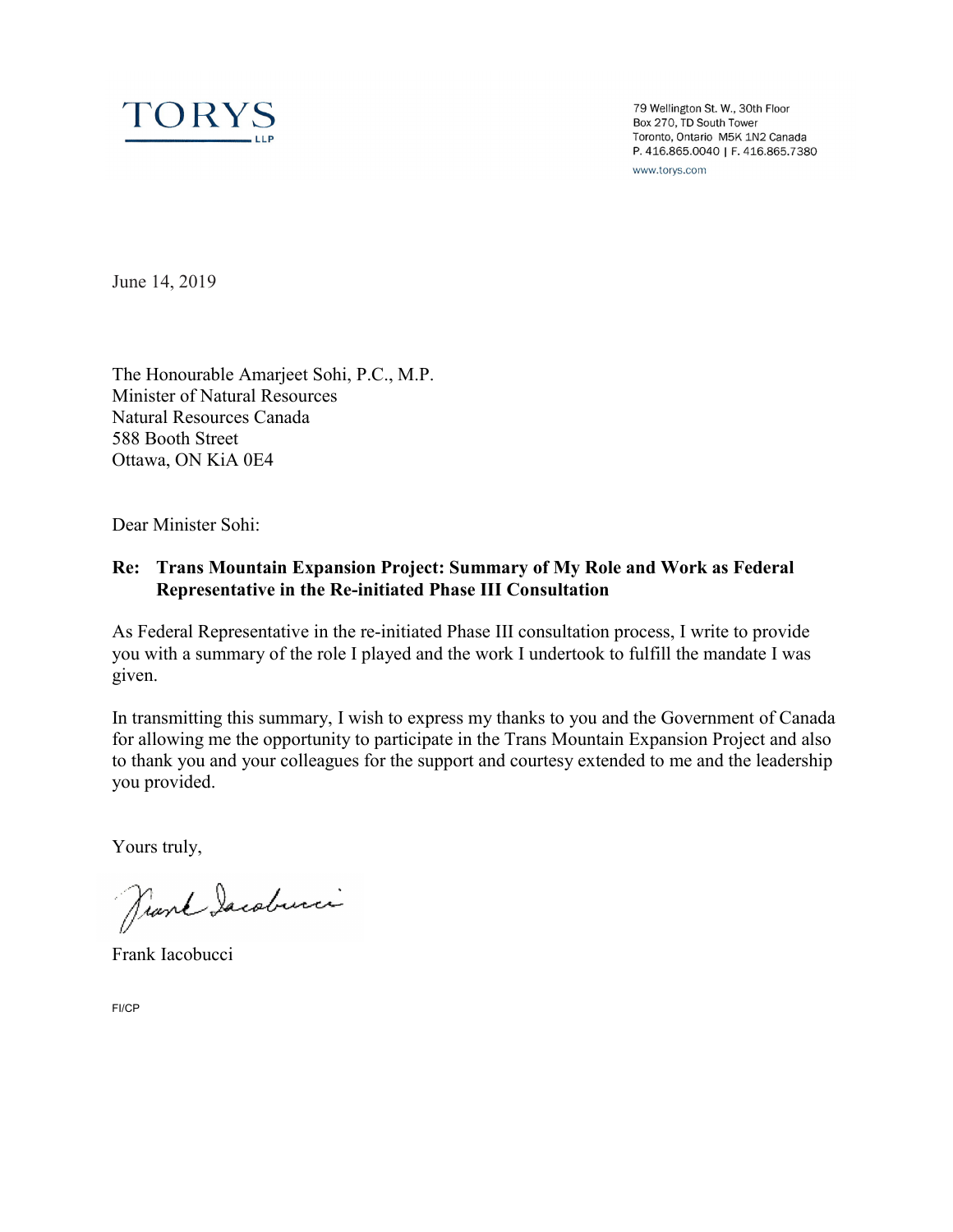## **Trans Mountain Expansion Project: Summary of My Role and Work as Federal Representative in the Re-initiated Phase III Consultations**

## **The Honourable Frank Iacobucci, C.C., Q.C.**

## **June 14, 2019**

## **My Role**

On August 30, 2018, the Federal Court of Appeal, in *Tsleil-Waututh Nation v. Canada (Attorney General)*, granted an application for judicial review to quash the 2016 Order in Council accepting the National Energy Board's recommendation that the Trans Mountain Expansion Project be approved, and remitted the matter to the Governor in Council for redetermination. The Court found that the consultation framework selected by Canada was sufficient to enable Canada to make reasonable efforts to consult with Indigenous groups affected by the Project, but that Canada failed to properly execute that consultation framework. It stated that the corrected consultation process could be "specific and focused". The Court also found that the National Energy Board erred in excluding the impacts of Project-related marine shipping from the scope of the Project and its evaluation of the public interest.

On October 3, 2018, Canada announced that it would not appeal the Court's decision. Instead, Canada would re-initiate Phase III consultations with all 117 Indigenous groups that Canada had determined in 2016 may be impacted by the Project. The number of Indigenous Groups consulted in 2018/2019 increased to 129 after new information became available about Project-related impacts and Canada determined that additional Indigenous groups should be consulted.

In addition, on September 20, 2018, the Governor in Council issued an Order in Council directing the National Energy Board to reconsider aspects of its 2016 report and to submit its report and recommendation by February 22, 2019. On that date, following a 22-week reconsideration process, the National Energy Board released its Reconsideration Report, which concluded, in weighing the competing considerations, that the Project was in the national interest. The National Energy Board recommended that the Governor in Council approve the issuance of a certificate of public convenience and necessity to Trans Mountain, subject to 156 conditions, seven of which were revised from 2016.

I was appointed as Federal Representative on October 3, 2018. My role is described in the Crown's Consultation Approach, which was shared with Indigenous groups. It was to "oversee and provide direction on the consultation and accommodation process", and to provide "independent advice and guidance to the Government regarding the consultation and accommodation process" in the aim of ensuring that the process "proceeds as the Court prescribed".

## **My Work**

Following my appointment, I worked closely with Crown officials (including members of the Crown consultation teams) throughout the National Energy Board reconsideration and the re-initiated Phase III consultation process. My assignment has included:

 working with government officials to shape the Crown's approach to the re-initiated Phase III consultation process, including assisting with the development of the Crown's Consultation Approach and other foundational documents;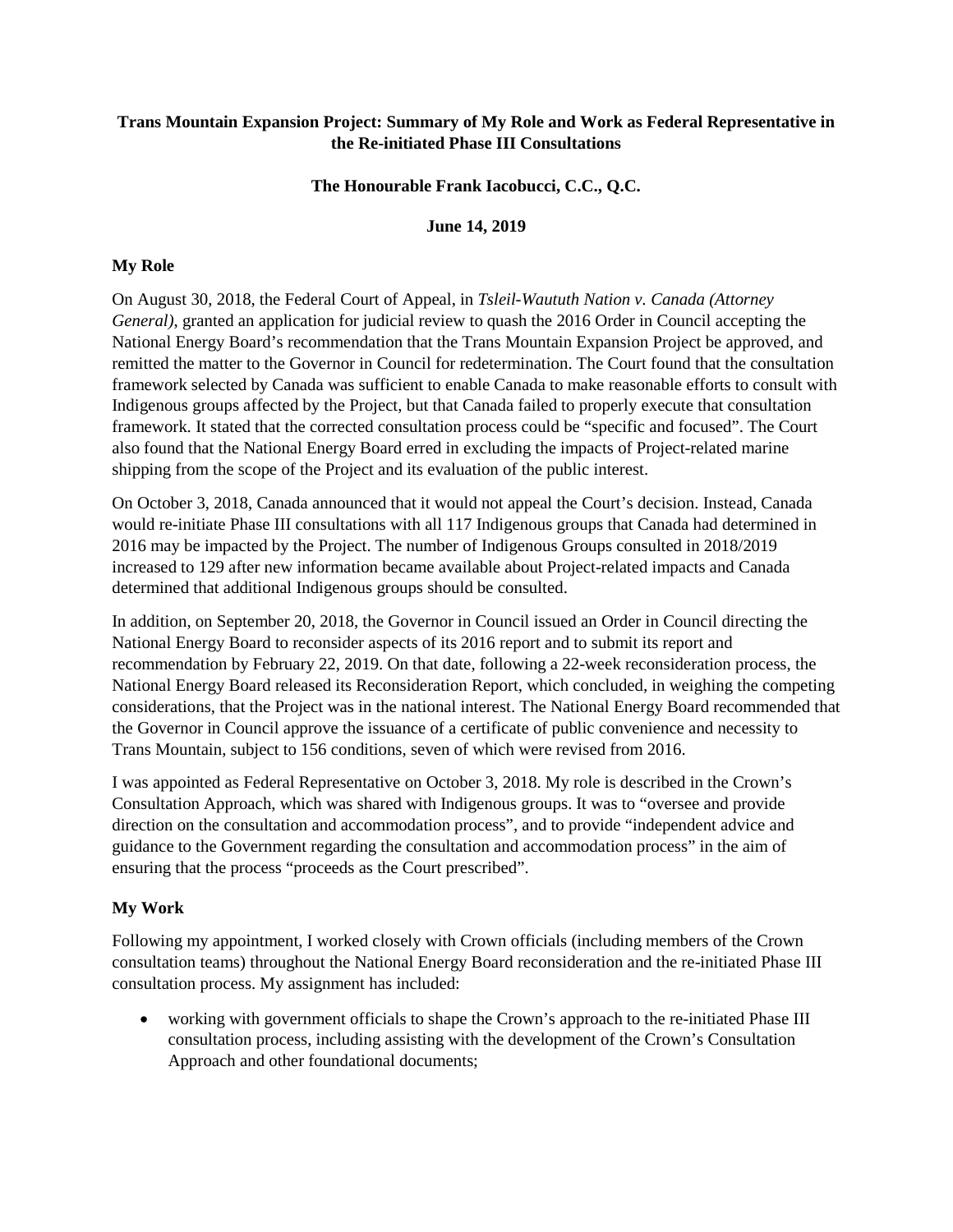- hosting a set of four roundtable meetings with potentially-affected Indigenous groups in November and December 2018 in Edmonton, Kamloops, Vancouver and Victoria;
- reviewing and, where appropriate, responding to correspondence from Indigenous groups;
- $\bullet$ regularly providing advice to Crown officials at all levels of government;
- participating in regular updates with members of the Crown consultation teams throughout the consultations;
- reviewing and providing advice on the drafting of the 2019 Crown Consultation and Accommodation Report (the "2019 CCAR"), including certain annexes specific to Indigenous groups; and
- $\bullet$ reviewing the independent submissions that the Crown received from Indigenous groups.

Throughout the re-initiated Phase III consultation process, I had weekly, and during certain periods almost daily, meetings and conference calls with the Crown consultation leads to offer advice and guidance on how to respond to the concerns raised by Indigenous groups. I also met regularly with senior officials from various federal departments to discuss both broader and group-specific issues. I had regular meetings or calls with the Minister of Natural Resources and a smaller group of Ministers to discuss some of these same issues.

#### **Consultation**

In response to the Federal Court of Appeal's finding that Canada had failed to engage in a considered, meaningful two-way dialogue with Indigenous groups, the Crown consultation teams were given a broad mandate to engage in meaningful, two-way consultations with potentially-affected Indigenous groups. The Crown organized significantly expanded consultation teams to meet with every one of the 129 potentially-affected Indigenous groups. There were nine consultation teams with three consultation leads. The consultation teams were comprised of more than 60 officials from 13 different federal departments, reflecting Canada's whole-of-government approach to the re-initiated Phase III consultations. I understand that the Crown allocated \$5.3 million in funding to enable Indigenous groups to participate in the re-initiated Phase III consultation process.

The consultation process was designed to: (a) provide an opportunity for Indigenous groups to dialogue directly with the Crown about matters of process and substance, including matters not addressed in the National Energy Board reconsideration; and (b) be an iterative process, with the consultation teams having a mandate to discuss and agree to appropriate accommodations with Indigenous groups and being able to seek expanded accommodation mandates from Cabinet as required throughout the consultations to address and respond to concerns raised by Indigenous groups. The consultation process also provided an opportunity for the Crown and Indigenous groups to further identify potential Project-related impacts specific to each group and to propose appropriate individualized accommodation measures.

The re-initiated Phase III consultations were conducted in accordance with the Consultation Approach. As was urged in the discussion in the roundtables mentioned above, the Consultation Approach provides that consultations would be conducted with the aim of securing the "free, prior and informed consent" of Indigenous groups with respect to Project-related impacts on their Aboriginal and treaty rights. However, it must be remembered that there is no right of a veto by an Indigenous group in respect of Project approval.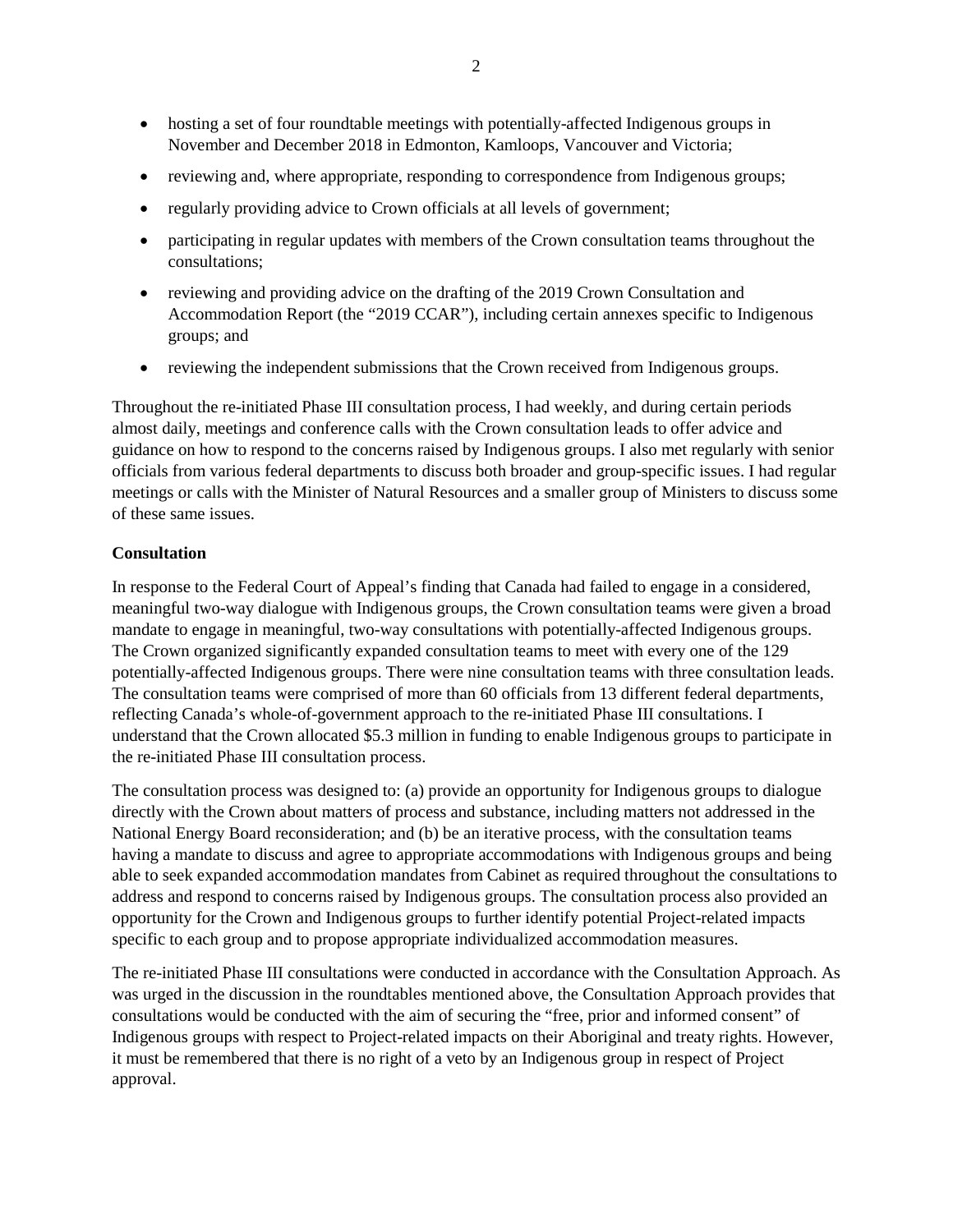I have been advised that the consultation teams met at least once with the 122 Indigenous groups willing to meet and often met multiple times with various Indigenous groups, having had 402 meetings in total with Indigenous groups over the re-initiated Phase III consultation process. Trans Mountain was usually in attendance as well. In addition, I understand that the Minister of Natural Resources attended 46 meetings with over 65 Indigenous groups since the Federal Court of Appeal's decision on August 30, 2018.

At those meetings and in the correspondence, Indigenous groups, the Crown and Trans Mountain consulted in respect of the potential impacts of the Project and other issues raised by Indigenous groups. In contrast to 2016, the Crown did not just take notes for consideration by the Governor in Council, but actively engaged with Indigenous groups about the potential impacts of the Project and how those impacts can be minimized, often working with Trans Mountain and various Government departments to provide additional information and to respond to questions asked.

In response to requests from some Indigenous groups for more time for the re-initiated Phase III consultations, on April 17, 2019, the Governor in Council issued an Order in Council to extend the statutory time limit for making a decision on the Project from May 22, 2019 to June 18, 2019.

The draft 2019 CCAR, along with each Indigenous group's Annex, was shared with each Indigenous group on either April 24 or April 25, 2019. Indigenous groups were given until May 29, 2019 to provide comments on their respective draft Annexes and to provide their own submissions to be included as part of the consultation record and attached to the 2019 CCAR. On May 28, 2019, the date to provide comments on the draft Annexes was extended to May 31, 2019, and the date to provide independent submissions to the Crown was extended to June 6, 2019. Fifty-eight Indigenous groups provided comments on the draft Annexes and 43 sent their own independent submissions for inclusion with the 2019 CCAR. This process of sharing the draft Annexes and receiving comments and submissions from Indigenous groups was an additional avenue by which the Crown and Indigenous groups meaningfully consulted with one another and exchanged views on the consultation process and appropriate accommodations.

#### **Accommodation**

Through the consultation process, the Crown identified five general areas in which the Project could have impact on Aboriginal and treaty rights – hunting, trapping and gathering rights; freshwater fishing rights; marine fishing and harvesting rights; other traditional and cultural practices; and Aboriginal title, resources and governance rights. During the consultation process, there were extensive discussions with Indigenous groups as to how those impacts might be mitigated through accommodation measures. The accommodations discussed included, among others:

- accommodations first discussed in 2016, such as the Indigenous Advisory and Monitoring Committee, which is now established and operating, to oversee and provide Indigenous input into Project construction and operation;
- the 156 conditions, to be imposed if the Project is approved, set forth by the National Energy Board in its Reconsideration Report, seven of which were revised from 2016, including many directed specifically at mitigating potential impacts of the Project on Indigenous groups;
- new broad accommodation measures, which can also be tailored to respond to concerns raised by specific Indigenous groups, including: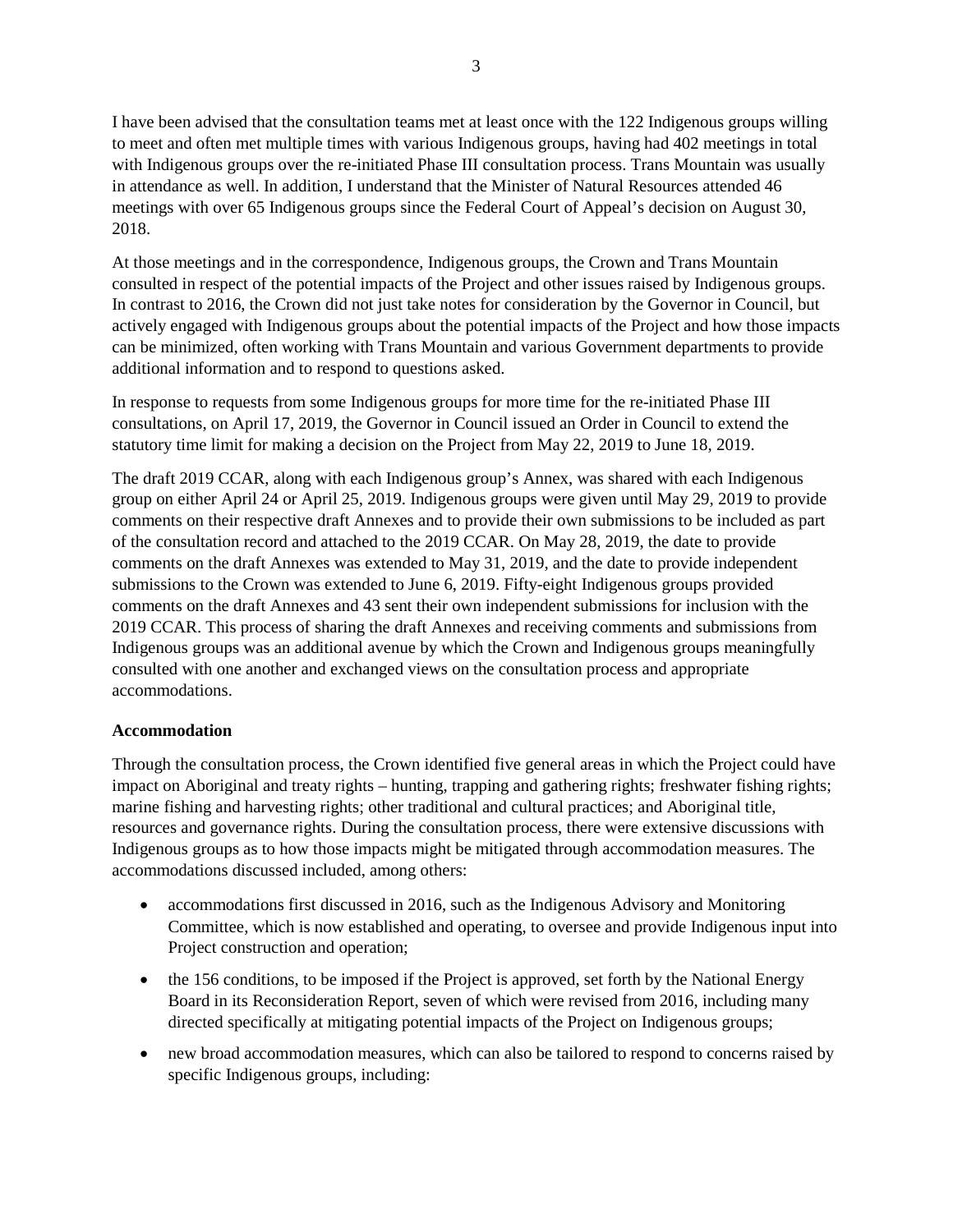- o **Co-developing Community Response**. This measure is intended to co-develop a role for Indigenous groups in the Project area in emergency preparedness and response to marine incidents. This could include: knowledge sharing, training and exercises, response planning, personnel, equipment, and communications technologies and tools.
- o **Aquatic Habitat Restoration Fund**. This measure would provide funding and capacity support for projects related to habitat restoration to address direct and indirect impacts of the Project on aquatic species and habitats. Specific initiatives are to be developed in collaboration with Indigenous groups.
- o **Enhanced Maritime Situational Awareness Initiative**. Pilots of this project will be developed to enhance Indigenous vessel safety in the water. This web-based system will integrate information such as vessel traffic, hydrography, weather and local knowledge, and will support local decision-making and enhance marine safety and environmental protection.
- o **Marine Safety Equipment and Training**. The Crown will provide funding to Indigenous groups for safety equipment such as Automatic Identification Systems, marine radios, and emergency position-indicating radio beacons, as well as funding for training to improve marine safety on the water.
- o **Quiet Vessel Initiative**. The Crown will fund research into testing safe and effective quiet vessel technologies and operational practices to mitigate the impact of underwater noise sources on the Southern Resident Killer Whale.
- o funding for Indigenous organizations to develop capacity and fully engage on addressing cumulative effects in the Salish Sea, in collaboration with other stakeholders, through monitoring, management activities and research. Among other things, the Salish Sea Initiative is planned to devote significant resources to supporting the health of fish populations (both in the Salish Sea and which migrate upriver) and the Southern Resident Killer Whale. **Salish Sea Initiative**. This measure will provide a collaborative governance structure and
- o **Terrestrial Cumulative Effects Initiative**. This measure will involve collaborating with Indigenous groups to co-develop specific cumulative effects initiatives that focus on (i) understanding the current state of environmental health considering existing industrialization, and (ii) monitoring and sharing information on changes over time in response to ongoing development.
- o **Terrestrial Studies**. This measure will involve supporting Indigenous-led traditional use studies to better understand the potential and cumulative impacts of the Project, which would inform ongoing cumulative effects monitoring and the construction, operations and maintenance phases of the Project, if approved.
- new specific accommodation measures offered in response to the specific concerns of individual Indigenous groups;
- $\bullet$ numerous commitments made by Trans Mountain that will be binding as a result of National Energy Board conditions or that are contained, together with other accommodations, in Mutual Benefit Agreements signed by Indigenous groups with Trans Mountain; and
- other Crown measures that, while independent from the Project, serve to accommodate potential Project-related impacts on Indigenous groups, including Transport Canada's administration of federal marine safety legislation, the Oceans Protection Plan and various initiatives developed under it to support the health and recovery of the Southern Resident Killer Whale population, the